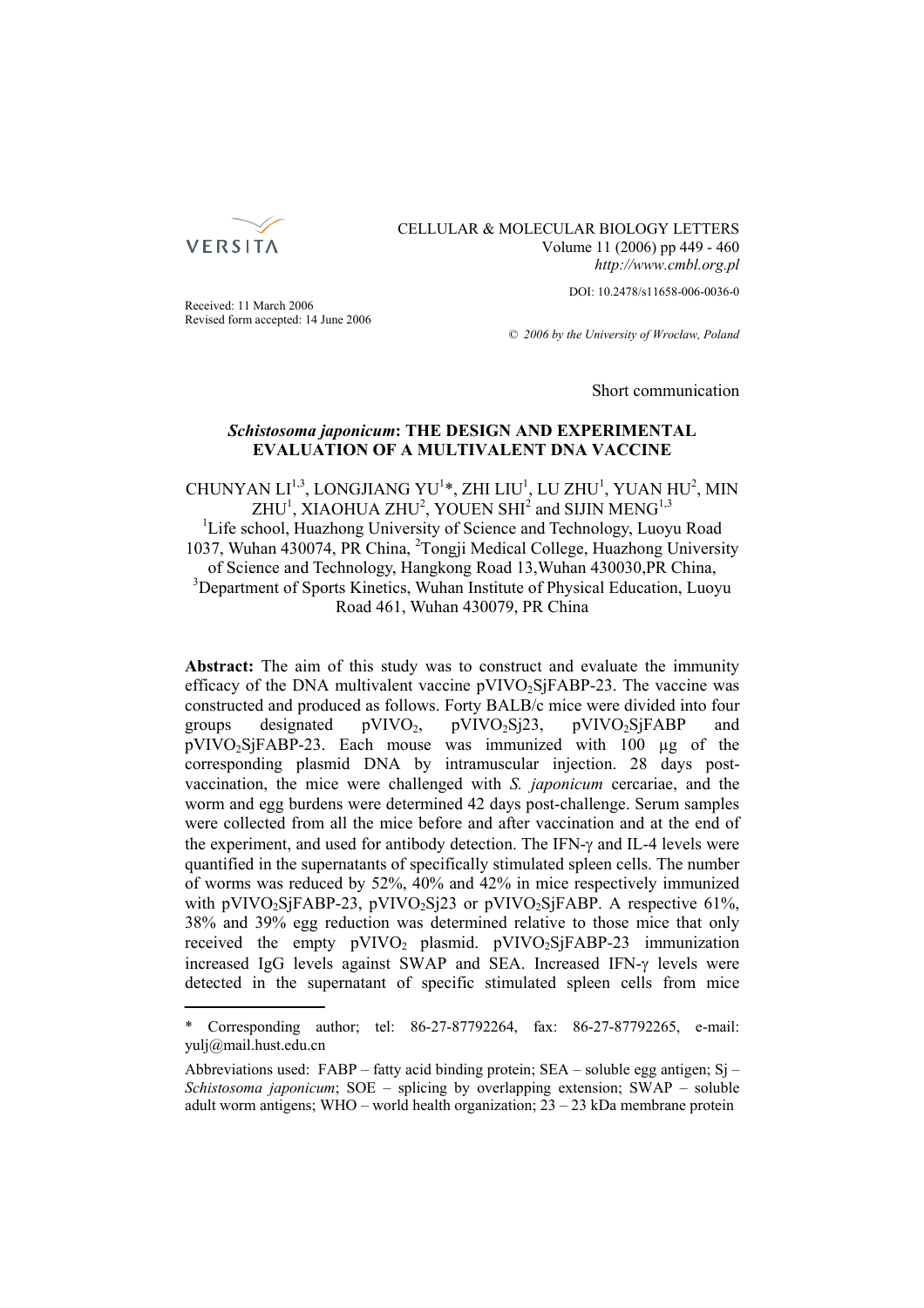immunized with the 3 different constructs. The multivalent DNA vaccine developed induced higher levels of protection than the two monovalent tested vaccines.

**Key words:** DNA vaccine, *Schistosoma japonicum*, Sj23, SjFABP, Protective efficacy

# **INTRODUCTION**

Schistosomiasis is a parasitic disease with a chronic debilitating character, occurring in tropical and subtropical environments. Although a lot of effort has been made to control its impact on human beings, it remains a major public health problem in Afria, Asia and some regions of South America [1]. It ranks second only to malaria in terms of the extent of its endemic areas and the number of people infected, currently 200 million in 74 countries [2]. It is estimated that 120 million people are symptomatic and 20 million people have severe schistosomiasis [3]. The annual mortality rates in sub-Saharan Africa are predicted to be 150,000 and 130,000, respectively due to non-functioning kidneys and haematemesis, the effects of long-term heavy *S. haematobium* and *S. mansoni* infection [4]. In China, up to 1.52 million people are infected with *S. japonicum*, and about half of them have clinical symptoms. The majority of the infected people (86%) live in the warm, humid and rainy area of southern China, mainly in the five provinces of Hunan, Hubei, Jiangxi, Anhui and Jiangsu [5], where disastrous flood events frequently occur.

The control of Asian schistosomiasis has relied primarily on snail eradication and large-scale chemotherapy using the highly effective drug, praziquantel. A study demonstrated that appropriate drug treatment reduces worm burden and decreases the intensity of the infection and its prevalence. Therefore, chemotherapy is an important basis for schistosomiasis control. However, the costs of diagnosis and treatment are high. Reinfection occurs rapidly, treatment must be repeated at frequent intervals, and there is the potential for drug resistance to develop. In addition, praziquantel has a limited effect on already developed hepatosplenic lesions, thus leaving a large part of the affected population untreated. As chemotherapy alone can barely reduce the transmission of the disease, it is necessary to develop another form of control for schistosomiasis.

DNA vaccination offers many potential advantages, including cost-effective production, thermal stability and the ability to induce a wide variety of immune responses including the induction of cytotoxic T-lymphocytes [6, 7]. To date, DNA vaccination has been explored for a variety of parasites, including helminthic infection [8], and significant reductions in parasite burdens have been demonstrated in animal models of some of these infections [9, 10]. These studies suggest that the development of a safe and effective DNA vaccine is feasible.

Although a number of studies on schistosomiasis have reported success in using DNA constructs to induce encoded antigen-specific responses [11, 12], there has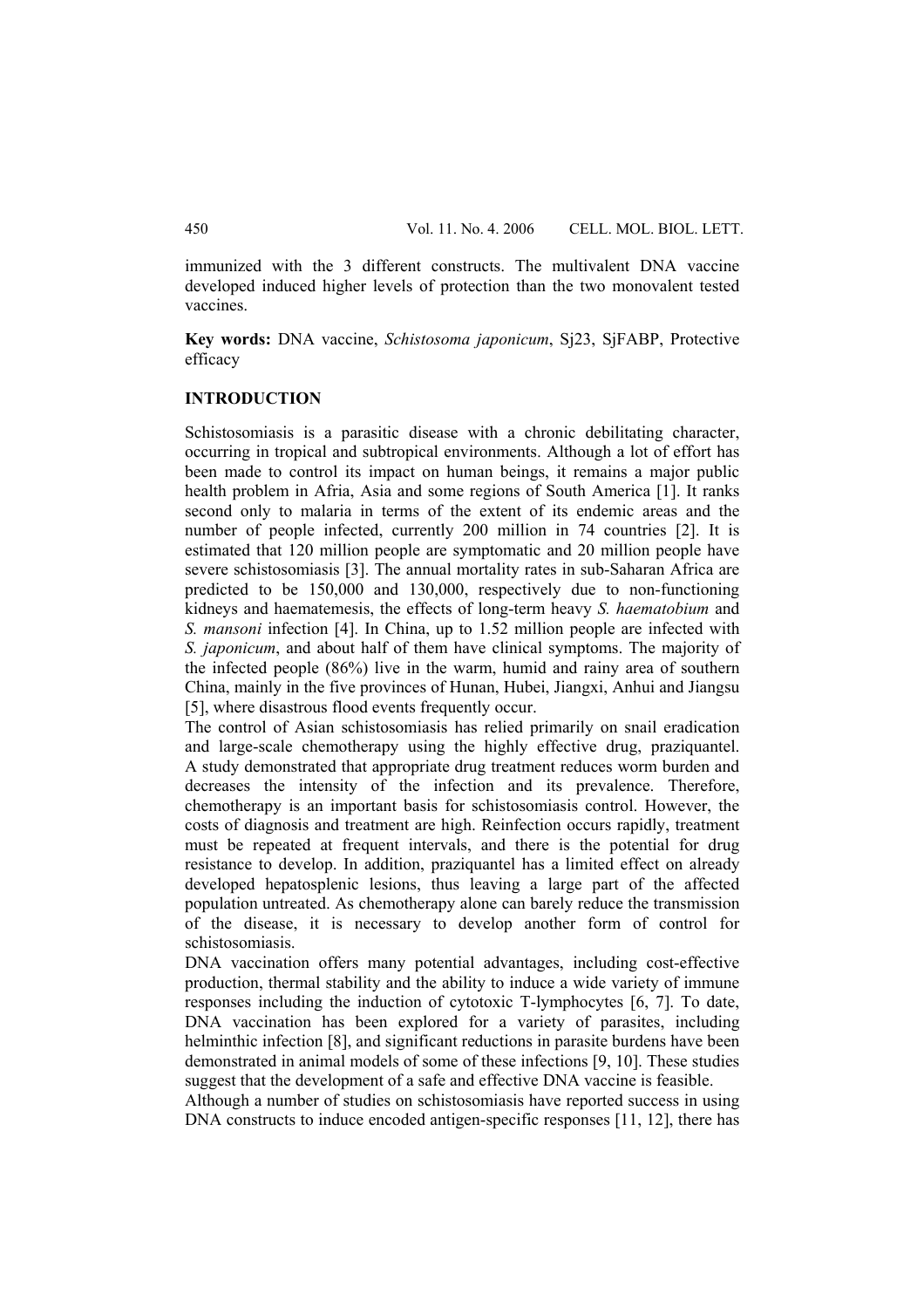been limited efficacy in inducing protective immunity against *S. japonicum*. One group [13] achieved some encouraging results using a DNA cocktail in mice. The cocktail vaccine, consisting of four DNA plasmids encoding four different *S. japonicum* antigens, Sj62, Sj28, Sj23 and Sj14-3-3, induced significant resistance against *S. japonicum* cercarial challenge in two out of three experiments. Nowadays, vaccine development remains an important long-term goal in the control of schistosomiasis.

SjFABP (fatty acid binding protein) and Sj23 (23 kDa membrane protein) have been recognized by WHO as protective antigens in hosts infected by *S. japonicum*, and are promising anti-schistosome vaccine candidates currently under investigation. It was found that the worm reduction rate in SjFABP [14] and Sj23 [15] DNA immunized mice was respectively 23.60% and 18.24%, and the egg reduction rate was 59.36% and 33.93%. In this study, these two antigens were chosen to construct a multivalent DNA vaccine, SjFABP-23, via SOE (splicing by overlapping extension) to further increase the immunity efficacy of the DNA vaccine. Its protective capacity and the immune response elicited by vaccination were determined.

# **MATERIALS AND METHODS**

#### **Plasmids and other materials**

The plasmid used in these experiments was  $pVIVO<sub>2</sub>/mcs$  (Invivogen). This plasmid was used to clone the two genes of interest separately or combined. The pGEM-T vector was from Promega. The host strain, *Escherichia coli* GT110 was maintained in our laboratory. Two  $pVIVO<sub>2</sub>$  vectors containing the S $j23$ - or the SjFABP-coding gene were from the Tongji Medical College of our university. The enzymes for DNA manipulation were from Promega. The PCR cocktail reagents were purchased either from Shanghai Sangon Biological Engineering Technology & Service or from Jingmei Biotech Co. Ltd. Experimental mice were obtained from the Wuhan Institute of Biological Products, China. All the chemicals used were of analytical grade.

#### Construction of the multivalent vaccine pVIVO<sub>2</sub>SjFABP-23

### *Primer design*

Specific primers were designed to amplify gene fragments encoding SjFABP and Sj23 using DNA GenBank sequence information [accession No. AF 000369  $(SiFABP)$  and M63706  $(Si23)$ ] as follows:

upstream primer of SjFABP: 5'-CGGGATCCGCCACC**ATG**GAAAATGGAAACTAA GCGAAT-3'; downstream primer of SjFABP: 5'-CGCCAT(GCTGCCGCCACCGCCG CTTCCGCCACCGCCGCTTCCACCGCCACC)CAATCGTTTGTAATTCCGAATAG-3'; upstream primer of Sj23: 5'- CGATTG(GGTGGCGGTGGAAGCGGCGGTGGCGG AAGCGGCGGTGGCGGCAGC)**ATG**GCGACTTTGGGTACTG-3'; downstream primer of Sj23: 5'-GCGAATTC**TTA**ACATTCTGATAATCATGTATTCGTT-3'.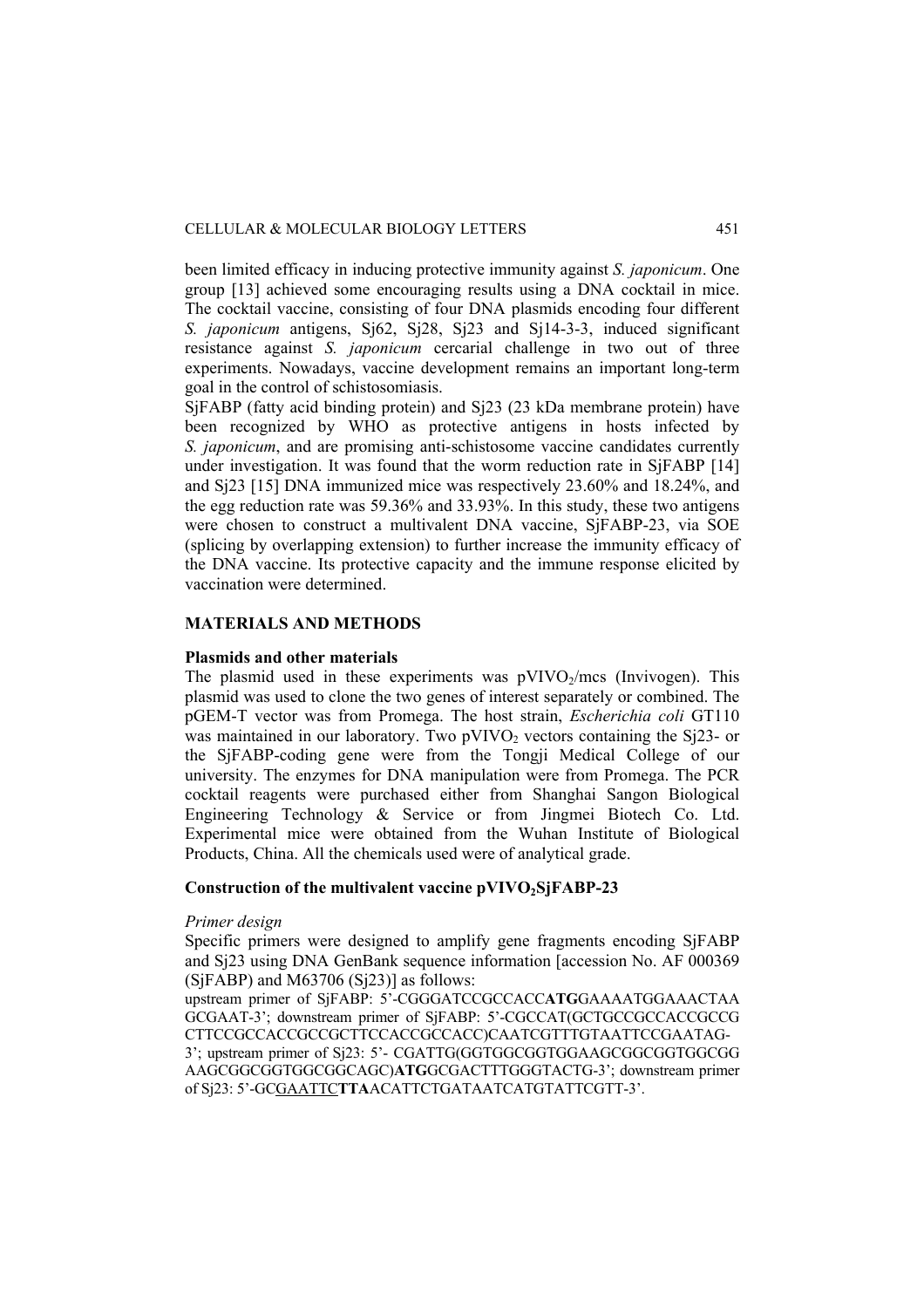The upstream primer of SjFABP and downstream primer of Sj23 respectively incorporated the restriction sites BamH I and EcoR I (underlined). The upstream primers of SjFABP and Sj23 contained a start codon (in bold), and the downstream primer of Sj23 contained a stop codon (in bold). In addition, a kozark sequence (GCCACC) was inserted into the upstream primer of SjFABP between the restriction site of BamH I and the start codon to enhance the expression of the gene. In order to construct the fusion gene, a linker sequence was designed containing a hydrophobic multiple peptide sequence  $(Gly_4\text{Ser})_3$ coding 15 amino acids. Both the downstream primer of SjFABP and the upstream primer of Sj23 included this linker sequence, which was complementary. The primers were synthesized by Shanghai HuaNuo Bio Technology Co. Ltd.

*Construction and preparation of recombinant plasmid pVIVO<sub>2</sub> SjFABP-23* 

The recombinant plasmid bearing the fusion gene fragment of SjFABP and Sj23 was created via SOE and double PCR. PCR amplification of a single gene was performed in a final reaction volume of 50 µl, containing PCR cocktail reagents consisting of  $10 \times PCR$  buffer, MgCl<sub>2</sub>, deoxynucleotide triphosphate, Taq polymerase, the relevant template ( $pVIVO_2SiFABP$  or p  $VIVO_2Si23$ ), and the appropriate primers. The PCR conditions were initial denaturation for 5 min at 95ºC, 35 cycles of denaturing at 94ºC for 1 min, annealing at 45ºC for 1 min and extension at 72ºC for 0.5 min, followed by extension at 72ºC for 10 min, and then the temperature was reduced to and maintained at 4ºC. The resulting PCR products were separated by electrophoresis, and extracted with a gel extraction kit (Shenergy Biocolor, China).

The second PCR was carried out with the first PCR products as templates, no primers, and at 95ºC for 5 min, followed by 5 cycles at 94ºC (1 min), 50ºC (1 min), and 72ºC (1 min). After extension at 72ºC, the reaction was paused. The upstream primer of SjFABP and downstream primer of Sj23 were added into the reaction system. The reaction continued with 35 cycles of denaturing at 94ºC for 1 min, annealing at 45ºC for 1 min and extension at 72ºC for 1 min, followed by extension at 72ºC for 10 min.

After analysis, extraction and purification, the fusion gene fragment SjFABP-23 was obtained and cloned into the pGEM-T vector in *E. coli* strain GT110. The correct sequence of the SjFABP-23 construct was confirmed. Then, the SjFABP-23 fragment was excised using the restriction endonucleases BamH I and EcoR I, cloned in the corresponding restriction sites of  $pVIVO<sub>2</sub>$ , and transformed into *E. coli* strain GT110-competent cells. The transformant was cultured in Luria-Bertani broth supplemented with 50 mg/l Hygromycin B. The concentration of the plasmid DNA was determined by optical density measurements. The plasmid was dissolved in sterile saline solution at 2 mg/ml.

# **Vaccination of BALB/c mice with DNA vaccines and infection challenge**

Forty 6- to 8-week old male BALB/c mice were randomly divided into four groups of 10 mice each. The mice were i.m. immunized with the different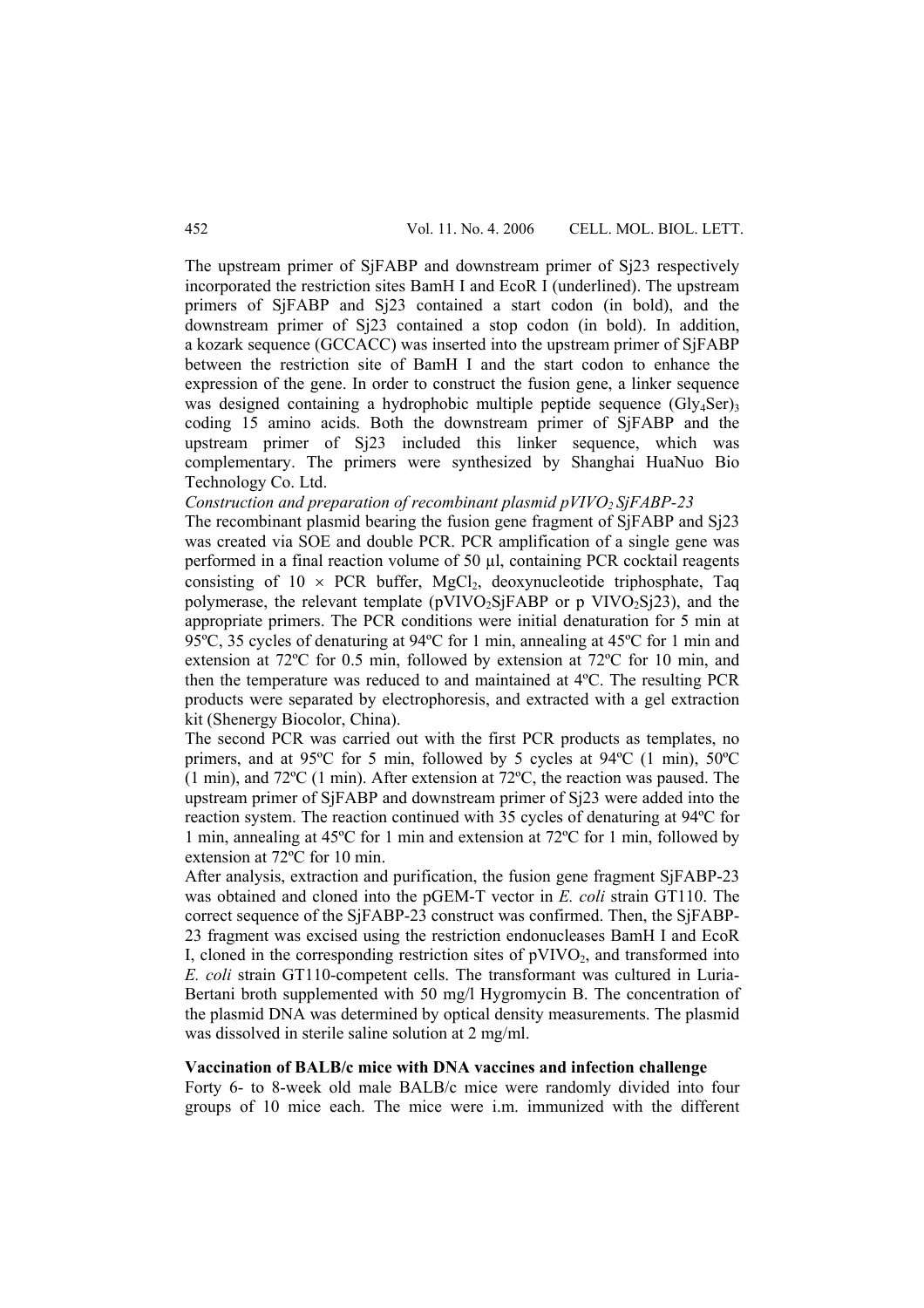constructs in sterile normal saline in the hamstring muscles of their hind legs as follows: (1)  $pVIVO<sub>2</sub>$  (control group): 100 µg of  $pVIVO<sub>2</sub>$  per mouse; (2)  $pVI$ VO<sub>2</sub>Sj23: 100 ug of pVIVO<sub>2</sub>Sj23 per mouse; (3) pVIVO<sub>2</sub>SjFABP: 100ug of pVIVO<sub>2</sub>SjFABP per mouse; (4) pVIVO<sub>2</sub>SjFABP-23: 100 µg of pVIVO<sub>2</sub>SjFABP-23 per mouse. Four weeks after vaccination, each mouse was challenged with 40  $\pm$  2 *S. japonicum* cercariae by direct skin penetration on the abdomen, as previously described [16]. Six weeks after the challenge, the mice were killed. The worms were recovered by perfusion and counted using the cover glass method, as described elsewhere [16]. The worm reduction rate in the vaccinated mice was calculated as follows:

worm reduction rate  $(\%) = [(\text{mean number of recovered worms in the control})$ group - mean number of recovered worms in vaccinated group)/mean number of recovered worms in control group]  $\times$  100%.

At the end of the perfusion, the livers, spleens and intestines were collected from all of the mice. Eggs were recovered from these tissues and counted as previously described by Zhou *et al.* [17]. The egg reduction rate was calculated as follows:

Egg reduction rate  $(\%)$  = [(average number of eggs/g liver tissue in control group - average number of eggs/g liver tissue in vaccinated group)/average number of eggs/g liver tissue in control group]  $\times$  100%.

# **Antibody detection**

For antibody detection, serum samples were collected from the tail veins of all of the mice before and after vaccination and after infection challenge. ELISA was performed using 96-well flat-bottomed plates (Nunc). The ELISA plates were coated with soluble adult worm antigens (SWAP) and schistosome egg antigen (SEA) at 1 µg per well. A horseradish peroxidase labeled affinitypurified goat anti-mice IgG conjugate (Sigma) was added as a second antibody at a dilution of 1:100 in PBS. O-phenylenediamine was used as the substrate at a concentration of 0.4 mg/ml. The optical density values (OD) were measured on an automated model 450 microplate reader (Bio-Rad) at 492 nm.

#### **Lymphocyte culture and cytokine ELISA**

Six weeks after infection, spleen cells were cultured in 10% FCS/RPMI-1640 upon stimulation with 5  $\mu$ g/ml concanavalin A (Con A) or 10  $\mu$ g/ml soluble egg antigen (SEA) at  $37^{\circ}$ C in  $5\%$  CO<sub>2</sub>. The supernatant fluids were collected at 72 h, and IL-4 assays were performed and IFN-γ levels were determined by ELISA according to the manufacturer's instructions (R & D Systems).

# **Statistical analyses**

Analysis of variance (ANOVA) was used in the study. *P* < 0.05 was considered significant.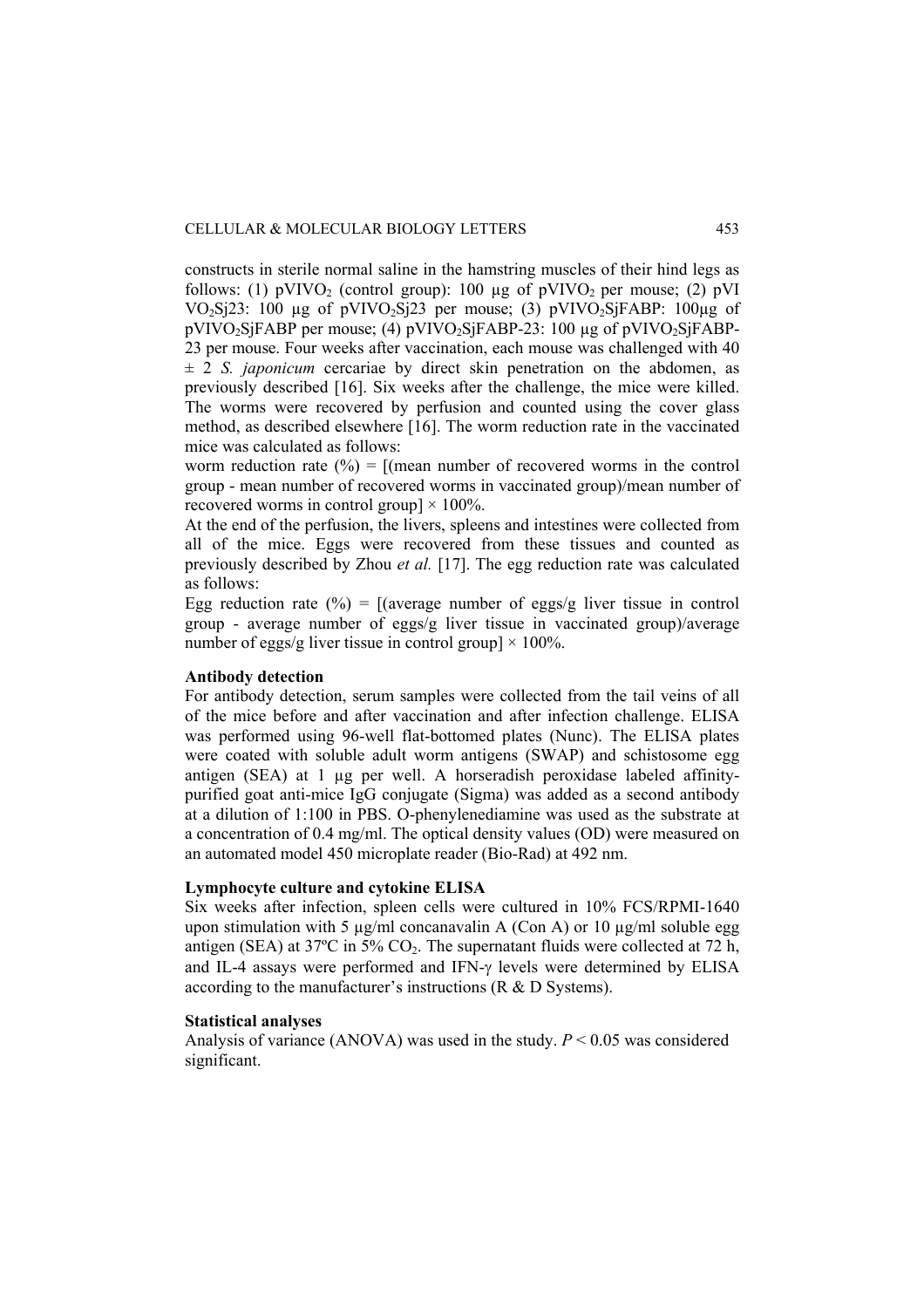### **RESULTS**

#### **Protective efficacy of the multivalent DNA vaccine pVIVO2SjFABP-23**

As shown in Tab. 1, mice immunized with the new construct induced a significantly higher level of protection against the experimental schistosomiasis in terms of the number of worms and the number of eggs.

Tab. 1. The multivalent DNA vaccine effectively reduced the number of worms in the experimentally infected mice.

| Group                    | No. of worms     | Worm reduction rate | P                       |
|--------------------------|------------------|---------------------|-------------------------|
| $pVIVO_2$ group          | $29.25 \pm 7.13$ |                     |                         |
| $pVIVO_2Si23$ group      | $18.10 \pm 5.32$ | 38.10%              | $* < 0.05$              |
| $pVIVO_2S$ FABP group    | $17.7 \pm 5.79$  | 39.50%              | $* < 0.05$              |
| $pVIVO_2SjFABP-23$ group | $14.00 \pm 3.46$ | 52.10%              | $*$ <sup>1</sup> < 0.05 |

\* vs. pVIVO<sub>2</sub> group; <sup>1</sup> vs. pVIVO<sub>2</sub>Sj23 or pVIVO<sub>2</sub>SjFABP group. Each group contained ten mice

Tab. 2. The multivalent DNA vaccine effectively reduced the number of eggs in the experimentally infected mice.

| Group                                 | EPG                    | Egg reduction rate |                  |
|---------------------------------------|------------------------|--------------------|------------------|
| $pVIVO_2$ group                       | $108720 \pm 452230.53$ |                    |                  |
| $pVIVO_2Si23$ group                   | $64960 \pm 15973.53$   | $40.25\%$          | $* < 0.05$       |
| $PVIVO2SjFABP$ group                  | $62320 \pm 40168$      | 42.68%             | $* < 0.05$       |
| $p$ VIVO <sub>2</sub> SjFABP-23 group | $42480 \pm 31330.81$   | $60.93\%$          | * $^{-1}$ < 0.05 |

\* vs. pVIVO<sub>2</sub> group; <sup>1</sup> vs. pVIVO<sub>2</sub>Sj23 or pVIVO<sub>2</sub>SjFABP group. Each group contained ten mice.

### **Antibody and cytokine responses**

The total IgG antibody response was determined by ELISA before and after vaccination and challenge. As shown in Fig. 1, a significant similar increase in the IgG antibody level was elicited 28 days after  $pVIVO<sub>2</sub>SiFABP$  and pVIVO2SjFABP-23 vaccinaton. The total IgG values rose significantly in all the groups ( $P < 0.05$ ) after challenge.

The levels of both IFN-γ (Fig. 2) and IL-4 (Fig. 3) increased after ConA stimulation to a higher extent than after SEA stimulation. The splenocytes of pVIVO<sub>2</sub>SiFABP-23 vaccinated mice showed higher levels of IFN-γ upon stimulation with ConA or SEA  $(P < 0.05)$  than the controls, while the IL-4 levels were significantly lower ( $P < 0.05$ ). No significant differences in IL-4 levels were observed between the  $pVIVO<sub>2</sub>$  and  $pVIVO<sub>2</sub>Si23$  groups upon stimulation either with ConA or with SEA.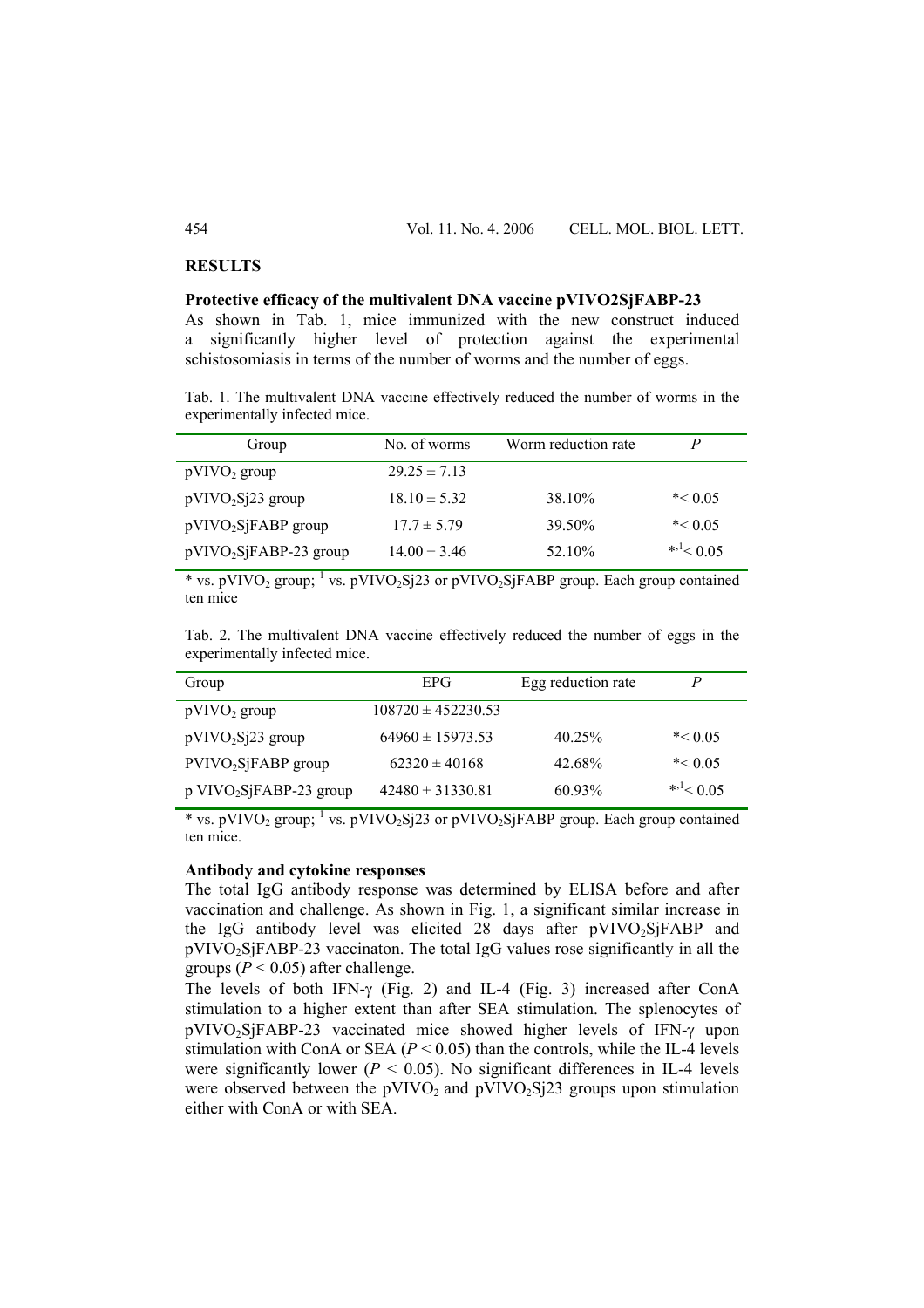

Fig. 1. Optical density (OD) values (+S.D.) in IgG ELISA against SWAP and SEA for serum samples taken before (1) and after vaccination (2), and 6 weeks after infection (3). The asterisks (\*) on top of the bars represent the level of statistical significance  $(P < 0.05)$ , compared with the controls.



Fig. 2. Cytokine IFN-γ levels in the supernatant of spleen cells after *in vitro* stimulation with ConA or SEA. The asterisks (\*) on top of the bars represent the level of statistical significance (\*\* $P < 0.01$ ; \* $P < 0.05$ ), compared with the controls.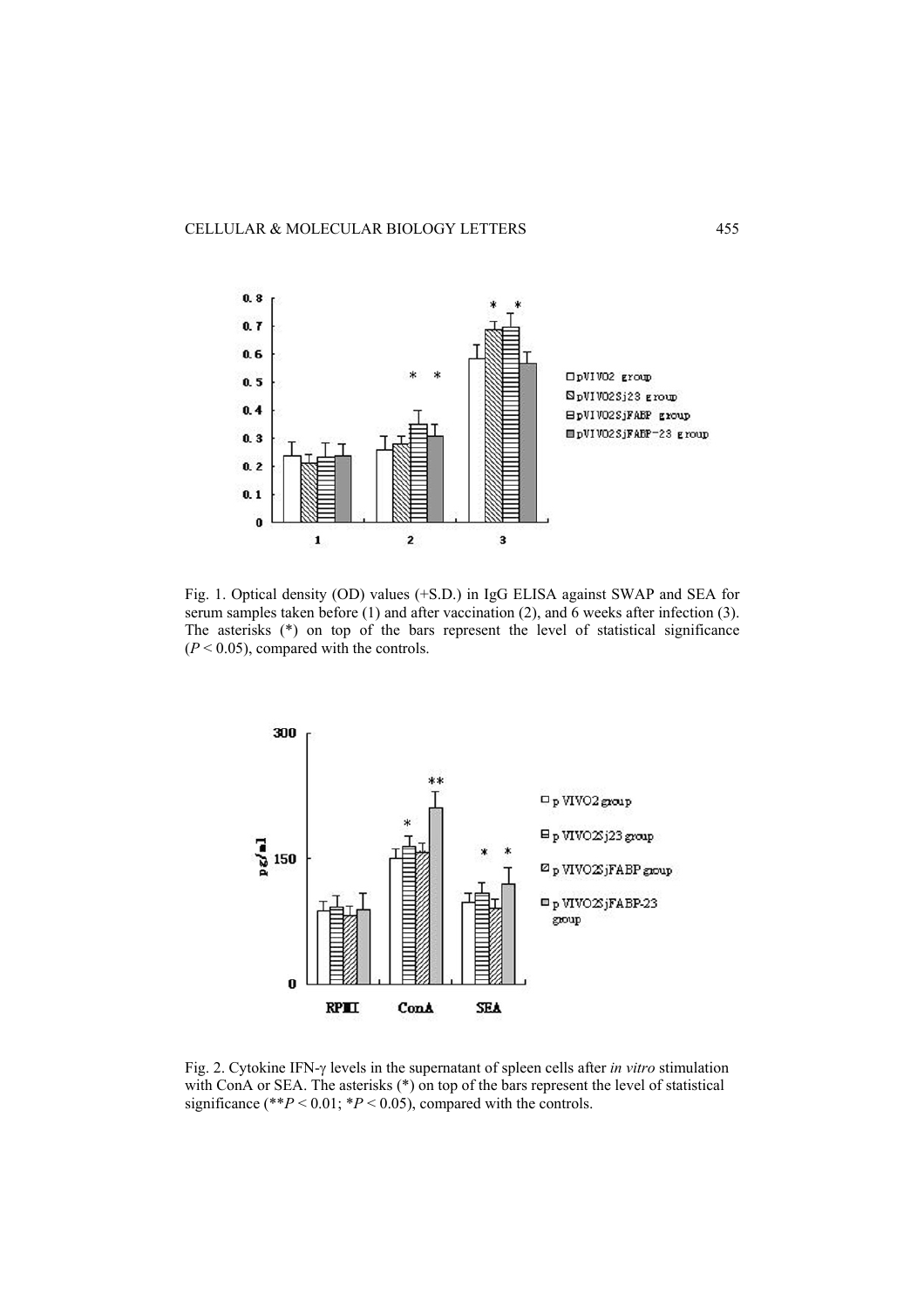

Fig. 3. Cytokine IL-4 levels in the supernatant of spleen cells after *in vitro* stimulation with ConA or SEA. The asterisks (\*) on top of the bars represent the level of statistical significance  $(P < 0.05)$ , compared with the controls.

# **DISCUSSION**

Several candidate *S. japonicum* vaccine antigens are currently under study, some of which have yielded promising results. Previous results showed that vaccination with an Sj23 [18-20] or SjFABI  $\pm$  1, 21-23] DNA vaccine induced a significant reduction in worm and egg burdens, and also in the size of egg granulomas, although the protection was only partial.

The type of immune response induced was also of crucial importance. In mice vaccinated with irradiated cercariae, the induction of protective immunity was essentially dependent on both  $CD4^+$  T cells and the production of IFN- $\gamma$  and specific antibodies [24]. Thus, an optimal vaccination strategy against schistosoma may involve a mixed cellular and humoral response [25]. Zhang *et al.* [13] reported that vaccination using a cocktail DNA vaccine induced an increased IgG-specific response against crude worm antigens.

SjFABP (encoding a 132-amino acid protein of 14.7 kDa) is found within lipid droplets below the subtegumental region of the male worm, and in the vitelline droplets of the vitelline glands of the female worm; these glands provide nutrients to the developing egg [26, 27]. Since schistosomes are unable to synthesize long-chain fatty acids or sterols, and hence are completely dependent on their host for these substances, SjFABP is particularly important to *S. japonicum* for the uptake, transport and compartmentalisation of host-derived fatty acids. It plays a vital role in the physiology and survival of the parasite. Sj23 is an integral membrane protein consisting of four hydrophic transmembrane domains and a large and a small hydrophilic domain, both thought to be extracellular [28]. The domain structures of Sj23 are strikingly similar to the human membrane proteins ME491, CD37, CD53 and TAPA-1. These similarities suggest a functional role for the schistosome molecules in cellular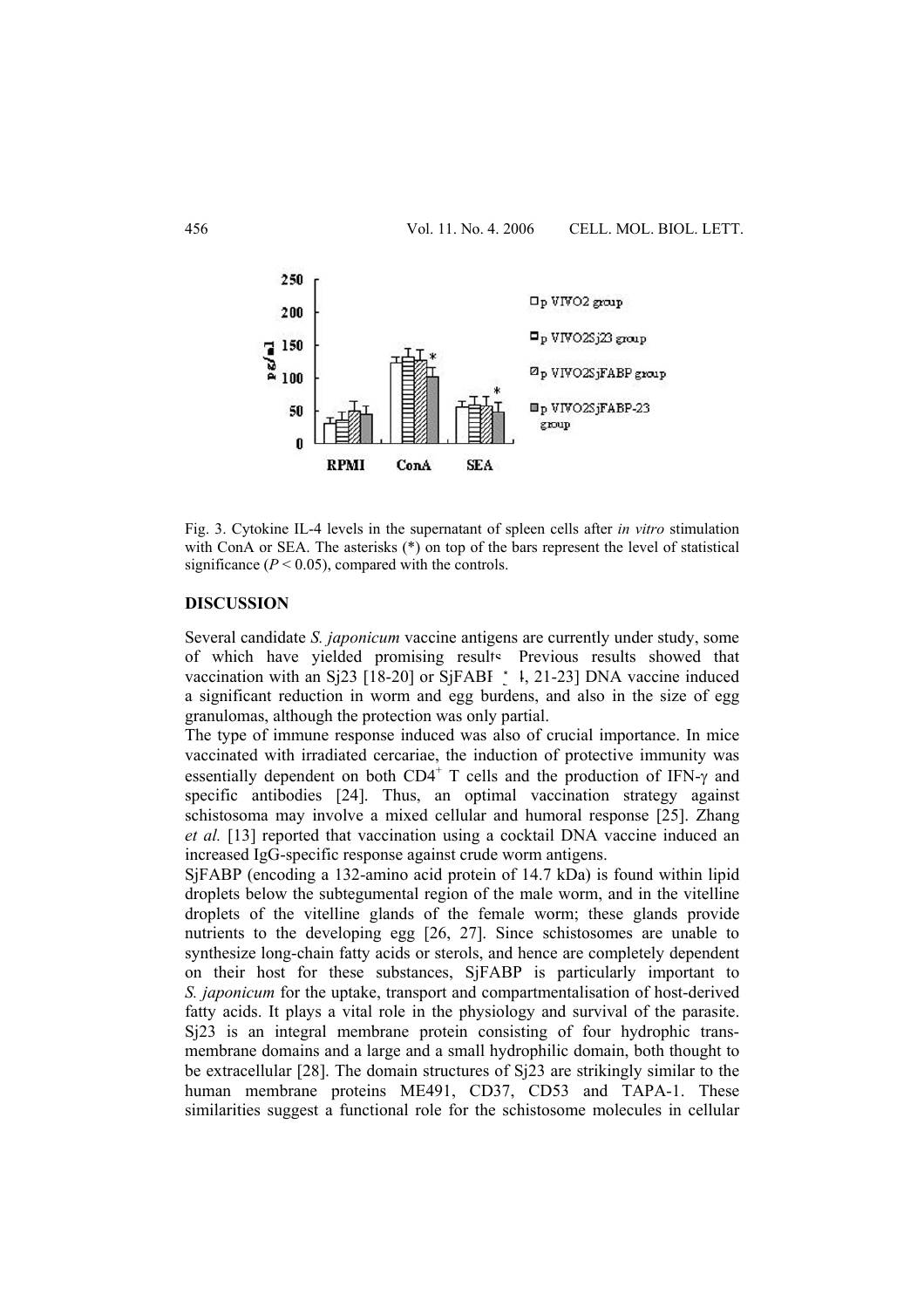proliferation [29]. Both have already been shown to be highly immunogenic in mice [30]. Considering pVIVO<sub>2</sub>SjFABP-23 DNA vaccination induces a strong Th1 response and an effective protective immunity, it could be a promising approach against schistosomiasis.

We previously reported that DNA vaccination with Si23 or SiFABP can induce a specific Th1 and IgG response. However, only a low reduction in the number of worms and eggs was induced [19-21, 31, 32]. These results indicate an ineffective specific response elicited by this single vaccine strategy.

On the basis of previous results, we constructed the recombinant plasmid pVIVO2SjFABP-23, and evaluated its protective efficacy and the mechanisms of its activity in BALB/c mice. A 52.14% reduction in worm burden and a 60.93% egg reduction rate showed that the multivalent DNA vaccine  $pVIVO<sub>2</sub>SiFABP-$ 23 gave significant protection, which further suggested that it induced stronger protection than the monovalent vaccines  $pVIVO<sub>2</sub>Si23$  and  $pVIVO<sub>2</sub>SiFABP$  $(P < 0.05)$ .

The total IgG antibody responses showed that significant OD values were obtained in the mice immunized with  $pVIVO_2SiFABP-23$  ( $P < 0.05$ ) compared with the  $pVIVO_2$  group; the increase was also significant compared with the  $pVIVO_2Si23$  group ( $P < 0.05$ ) at pre-challenge. 42 days after challenge, the total IgG values rose in all the groups  $(P \le 0.05)$ , but there were no significant differences between the  $pVIVO<sub>2</sub>SiFABP-23$  group and the  $pVIVO<sub>2</sub>$  group  $(P > 0.05)$ . Cytokine detection suggested that the splenocytes from mice immunized with pVIVO<sub>2</sub> SjFABP-23 released abundant amounts of IFN- $\gamma$  at levels significantly higher than in mice exposed to  $pVIVO<sub>2</sub>Si23$  or pVIVO2SjFABP alone. By contrast, a significant reduction in IL-4 secretion was observed. Thus, we deduce that the pVIVO<sub>2</sub>SiFABP-23 DNA vaccine may induce a strong Th1 response and suppress Th2 immunity, which was to some extent similar to the results obtained by Zhang *et al.* [13, 33]. Previous studies showed that protection was conferred by Th1 cellular immunity with lymphoid proliferation in the region and mediastinal lymph nodes [34], elevated production of IgG4 and IgG2 antibodies, and inhibition of IgE consistently associated with increased susceptibility to reinfection [35]. The effector function of IgA antibodies appeared to be associated with a decrease in female worm fecundity and egg viability [36]. However, IgG subclass analysis and lymphoproliferation after re-stimulation could not be investigated here due to the limited amount of serum collected. Further study is needed.

**Acknowledgements.** This study was supported financially by grants from the National High Technology Research and Development Object of China (2004AA2Z3212). We gratefully acknowledge the kind assistance of Junmei Wan in our animal experiments. We would like to thank Prof. Xiangliang Yang for his valuable comments, and also sincerely thank all those who participated in this study.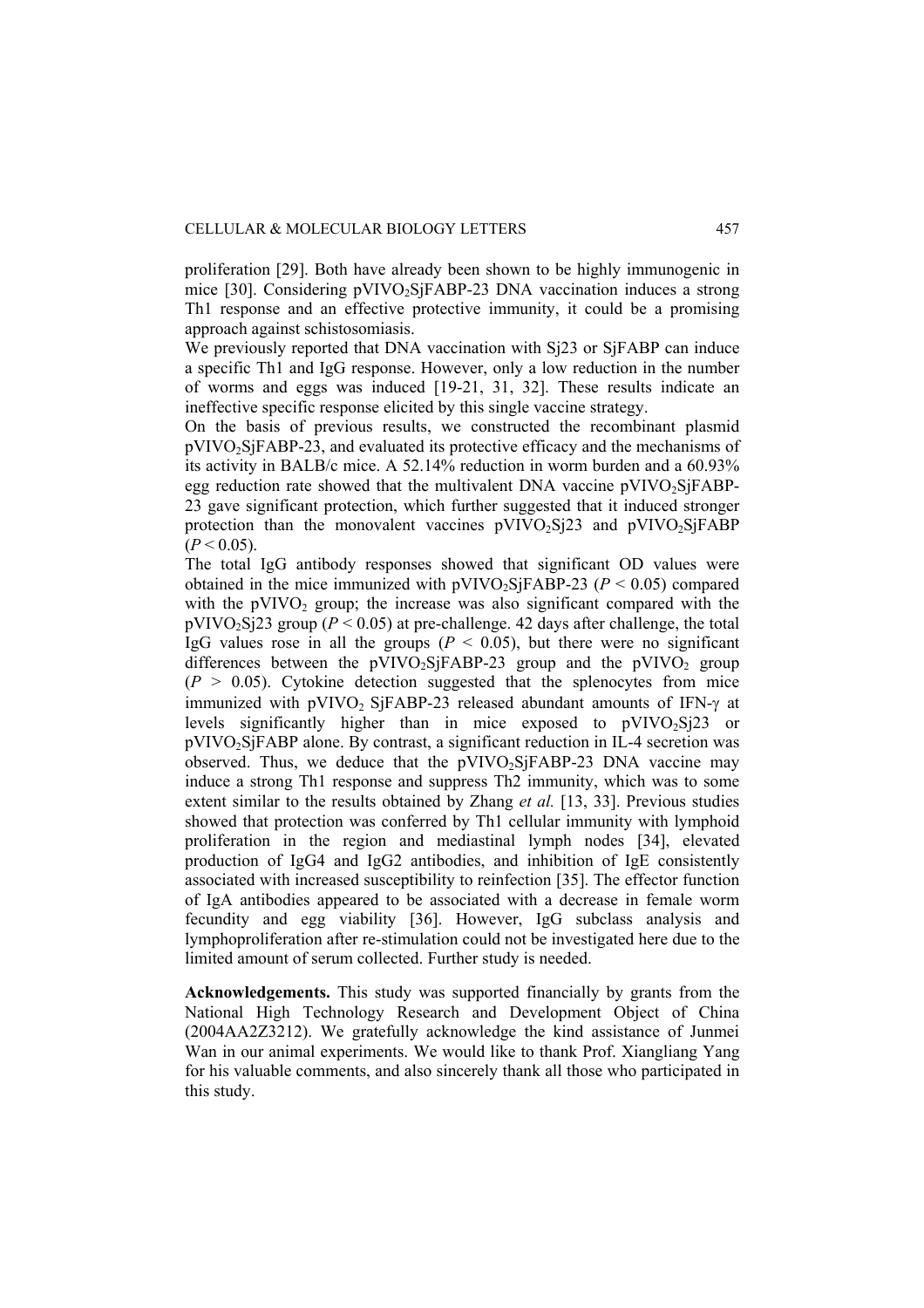#### **REFERENCES**

- 1. Ross, A.G. Schistosomiasis. **N. Engl. J. Med**. 346 (2002) 1212-1220.
- 2. Chitsulo, L., Engels, D., Montresor, A. and Savioli, L. The global status of schistosomiasis and its control. **Acta Trop.** 77 (2000) 41-51.
- 3. WHO Expert Committee. Prevention and control of schistosomiasis and soiltransmitted helminthiasis: report of the WHO expert committee. **WHO Technical Report Series** No. 912. (World Health Organization, Geneva, Switzerland), 2002, 1-57.
- 4. Van der Werf, M.J.and De Vlas, S.J. Quantification of clinical morbidity associated with S*chistosoma* infection in sub-Saharan Africa. **Acta Trop.** 86 (2003) 125-139.
- 5. Tan, H.Z., Yang, M.X., Wu, Z.G., Zhou,, J., Liu, A.Z., Li, S.Q., Yang, T.B., Zhou, Y.B., and Sun, Z.Q. Rapid screening method for *Schistosoma japonicum* infection using questionnaires in flood area of the People's Republic of China. **Acta Trop.** 90 (2004) 1-9.
- 6. Gurunathan, S., Klinman, D. and Seder, R. DNA vaccines immunology, application and optimization. **Annu Rev. Immunol.** 18 (2000) 927-974.
- 7. Alarcon, J., Waine, G. and McManus, D.P. DNA vaccines: technology and application as anti-parasite and antimicrobial agents. **Adv. Parasitol**. 42 (1999) 343–410.
- 8. Kofta, W. and Wedrychowicz, H. c-DNA vaccination against parasitic infections. advantages and disadvantages. **Vet. Parasitol.** 100 (2001) 3-12.
- 9. Rosas, G., Fragoso, G., Garate, T., Hernandez, B., Ferrero, P., Foster-Cuevas, M., Parkhouse, R.M., Harrison, L.J., Briones, S.L., Gonzalez, L.M. and Sciutto, E. Protective immunity against *Taenia crassiceps* murine cysticercosis induced by DNA vaccination with a *Taenia saginata* tegument antigen. **Microbes Infect.** 4 (2002) 1417-1426.
- 10. Wang, Q.M., Sun, S.H., Hu, Z.L., Wu, D. and Wang, Z.C. Immune response and protection elicited by DNA immunization against *Taenia* cysticercosis. **Vaccine**. 21 (2003) 1672-1680.
- 11. Waine, G., Alarcon, J. and McManus, D.P. Genetic immunization of mice with DNA encoding the 23 kDa transmembrane surface protein of *Schistosoma japonicum* (Sj23) induces antigen-specific immunoglobulin G antibodies. **Parasite Immunol.** 21 (1999) 377-381.
- 12. Siddiqui, A.A., Phillips, T., Charest, H., Podesta, R.B., Quinlin, M.L., Pinkston, J.K., Lloyd, J.D., Pompa, J., Villalovos, R.M. and Paz, M. Enhancement of Sm-p80 (large subunit of calpain) induced protective immunity against *Schistosoma mansoni* through co-delivery of interleukin-2 and interleukin-12 in a DNA vaccine formulation. **Vaccine** 21 (2003) 2882- 2889.
- 13. Zhang, Y., Taylor, M., Johansen, M. and Bickle, Q. Vaccination of mice with a cocktail DNA vaccine induces a Th1-type immune response and partial protection against *Schistosoma japonicum* infection. **Vaccine** 20 (2002) 724-730.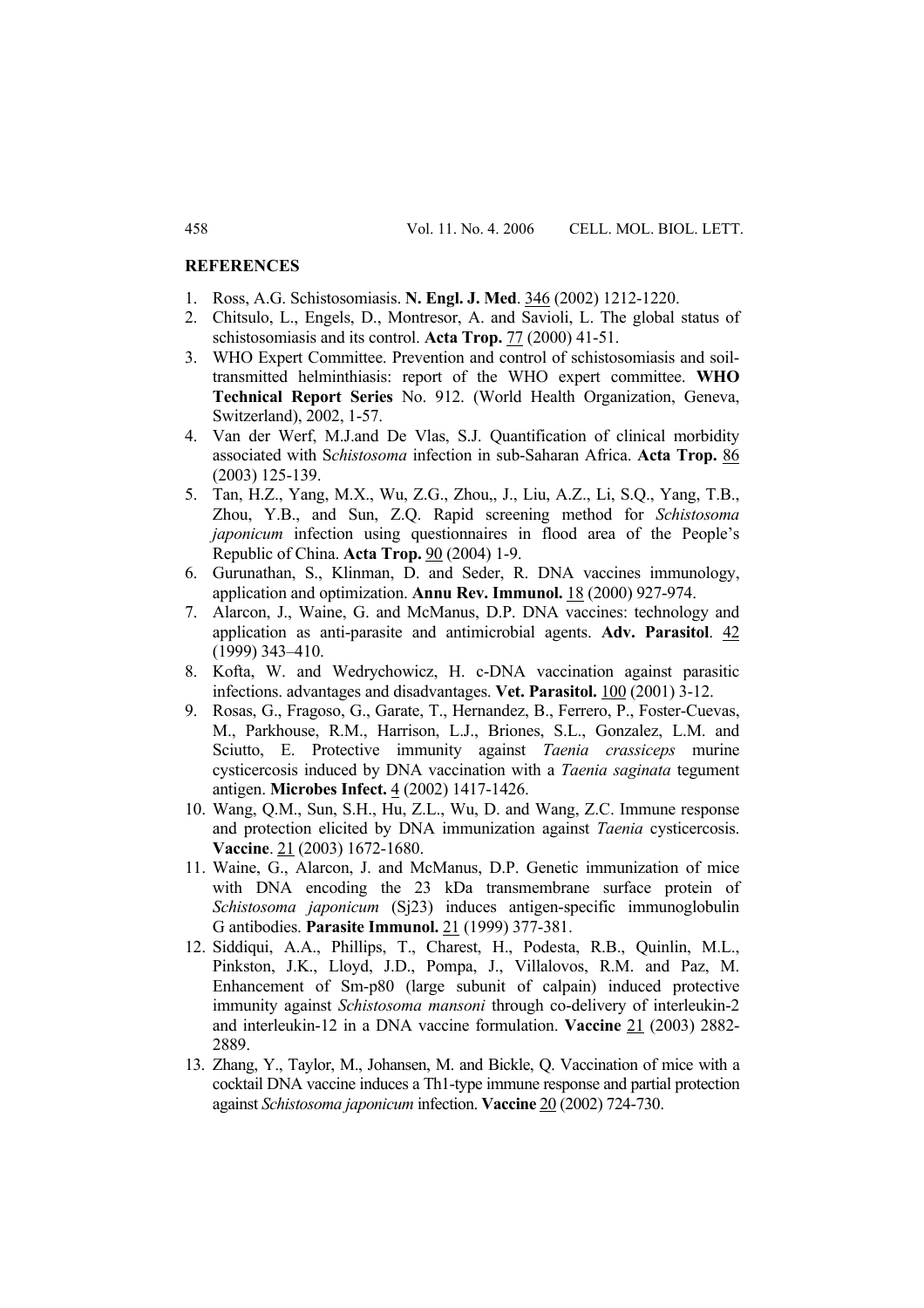- 14. Zhao, W., Su, C., Wu, H.W, Hu, X.M., Shen, L., Ji, M.L., Wang, R.Z., Ma, L., Chen, S.Z. and Zhang, Z.S. Studies on immunoprotection in mice after immunization with *Schistosoma japonicum* fatty acid binding protein (SjFABPc) recombinant protein. **Chinese J. Zoonoses** 18 (2002) 42-44.
- 15. Li, L.Z., Shi, Y.E., Jiang, K., Ning, C.X. and Deng, W.W. Study on the immune effect of multianti genic DNA vaccine pBK-Sj26(Sj32)-Sj23 of *Schistosoma japonicum.* **Acta Univ. Med. Tongji.** 30 (2001) 404-406.
- 16. Liu, S.X., Song, G.C., Xu, Y. X., McManus, D.P. and Hotez, P.J. Progress in the development of a vaccine against Schistosomiasis in China. **Int. J. Infect. Dis.** 2 (1998) 176-180.
- 17. Zhou, S.H., Liu, S.X., Song, G.C., Xu, Y. X. and Sun, W. Protective immunity induced by the full-length cDNA encoding paramyosin of Chinese *Schistosoma japonicum*. **Vaccine** 18 (2000) 3196-3204.
- 18. Zhu, Y.C., Ren, J.G., Da'dara, A., Harn, D.A, Xu, M., Si, J., Yu, C.X., Liang, Y.S., Ye, P., Yin, X.R., He, W., Xu, Y.L., Gao, Q., and Hua, W.Q. The protective effect of a *Schistosoma japonicum* Chinese strain 23kDa plasmid DNA vaccine in pigs is enhanced with IL-12. **Vaccine** 23 (2004) 78-83.
- 19. Gan, Y., Shi, Y.E., Bu, L.Y.Zhu, X.H., Ning, C.X. and Zhu, H.G. Immune responses against *Schistosoma japonicum* after vaccinating mice with a multivalent DNA vaccine encoding integrated membrane protein Sj23 and cytokine interleukin-12. **Chin. Med. J.** 117 (2004) 1842-1846.
- 20. Li, L.Z. and Shi, Y.E. The protection of Sj23 DNA vaccine on mice. **Chin. J. Schisto. Control**. 11(1999) 71-74.
- 21. Zhu, X.H. and Shi, Y.E. The Immunoprotective Effect of Co-inoculation of *Schistosoma japonicum* Fatty Acid Binding Protein (Sj14FABP) DNA and IL-12 in the Mouse. **Herald of Medicine** 24 (2005) 268-270.
- 22. Zhu, X.H., Shi, Y.E., Hu P., Ning, C.X. and Zhu, H.G. Protective immunity induced by plasmid DNA encoding fatty acid binding protein of *Schistosoma japonicum* in mice. **Chin. J. Schisto. Control** 17 (2005) 4-8.
- 23. Yu, C.X., Zhu, Y.C., Yin, X.R., Ren, J.G., Si, J., Xu, Y.L., Shen L.N. and He, W. Protective immunity induced by the nucleic acid vaccine of fatty acid binding protein of Schistosoma japonicum Chinese strain (SjCFABP) in BALB/c mice. **Chin. J. Schisto. Control** 14 (2002) 163-167.
- 24. Jankovic, D., Wynn, T.A., Kullberg, M.C., Hieny, S., Caspar, P., James, S., Cheever A.W. and Sher, A. Optimal vaccination against *Schistosoma mansoni* requires the induction of both B cell- and IFN-gamma-dependent effect mechanisms. **J. Immunol.** 162 (1999) 345-351.
- 25. Wynm, T.A. and Hoffmanm, K.F. Defining a schistosomiasis vaccination strategy-is it really Th1 versus Th2? **Parasitol. Today** 16 (2000) 497-501.
- 26. Becker, M.M., Kalinna, B.H., Waine, G.J., and McManus, D.P. Gene cloning, overproduction and purification of a functionally active cytoplasmic fatty acid-binding protein (SjFABPc) from the human blood fluke *Schistosoma japonicum*. **Gene** 148 (1994) 321-325.